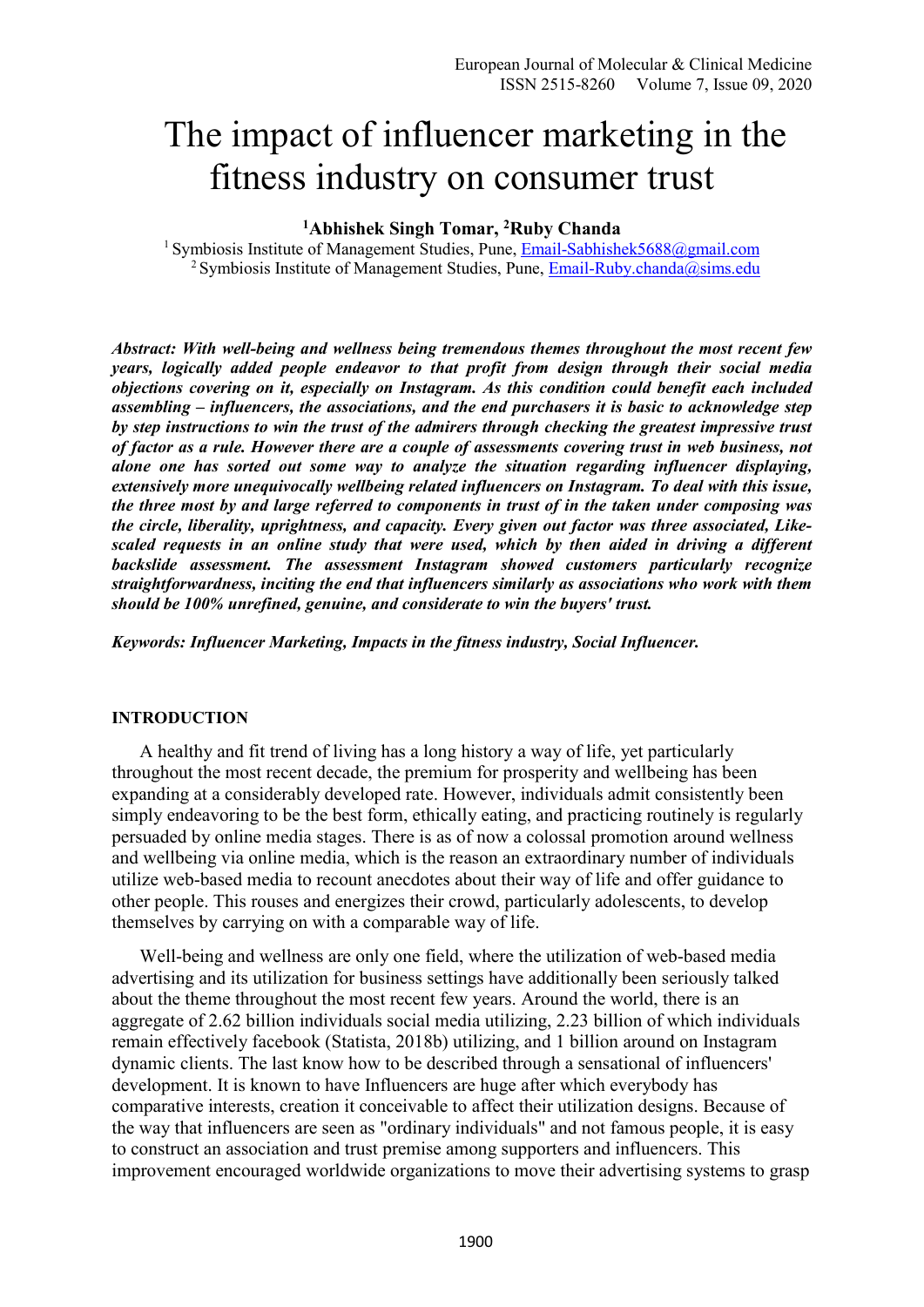on the web – and all the more explicitly influencer showcasing, especially on Instagram[1].

There are various reasons concerning why Instagram has been encountering such an extraordinary accomplishment in the course of the most recent few years. Its versatility makes it workable for clients to get to the application any place and at whatever point they need to. Another factor that must be viewed when discussing Instagram's prosperity is narcissism because the application flourishes in a climate of narcissists who have full oversight over self-introduction and worth shallow connections Lastly, Instagram advances to the vast majority because of the way that it is anything but easy to utilize and gives emotional substance, for example, pictures and short recordings.

I. Influencer Marketing

However "Influencer Marketing" is a new form of marketing and sounds likes a very modern, it has been standing for a very long time, that in the early days of humankind, internet and social media platforms were not conducted, then over the word - of mouth. The author added to indicate when in each community, who carry an influence over the rest of the community there is a small percentage of people.these days a major portion of those individuals have alleged "influencers". Nowadays a commonly used influencer marketing is just a subtype of word-of-mouth marketing, because of the influencers on the internet increasing number.social media influencers are individuals with an enormous after on at least one social media stage, including Instagram, Facebook, YouTube, or others. From their main purpose the name originates, other people namely influencing, or their followers or more specifically. As per, an influencer is "just like us" and numerous individual is the reason thatparticularly the youthful populace-totally concerning trust them there on an item feeling or administration. Also claims, the author i.e the followers of influencers increases as the number of followers, They're larger the barrier of and followers. Usually, influence a specific segment of social media influencers in the market- e.g. interested people or people wellness who are vegan, etc. Which makes it informal to have consumption patterns on effect.Influencers are claimed that theirpersonalities are seen as a particular industry or segment. Highly trust certain personalities followers' on the web. Advice on products they follow, brands, or companies.What numerous traditionalist associations don't understand is that Influencer Marketing can be an exceptionally low-financial plan yet a very powerful promoting system. As famous personalities since they are not identified-most cases in at least-computerized advertisers arrived at the resolution can be that they much lower costs for recruiting.Those expenses can change a lot, The size of contingent upon theirafter, the measure of commitment, and numerous different components influencer's through which an effect can be estimated. That a company contacts and the way it works and either offers a certain sum of money and influencers via e-mail, other compensation or free products promoted by to be the influencer.Even though this sort of showcasing is less expensive than numerous others, it is not free. The awarenessfact thatas influencers are to give them willing to return something for advertising the brand,they certain rewards demand or assumefrequently. The product or material is keeping the most common type of remuneration that was utilized to advertise the brand,2018. Exclusive data ask for many influencers that expect also monetary rewardsreservedfrom the public.Aside from those, are influencers once in a while welcome to functions, which in the most ideal situation they share on their social media. The depending on social media platform a lot of the content varies from the presentation. For instance, influencers on Instagram will most 20 surely post a photograph that incorporates the advanced item or administration, an influencer on YouTube will presumably transfer a video portraying the item or auditing it. Regardless of an organization how much work together with an influencer or how high the installment is, this sort of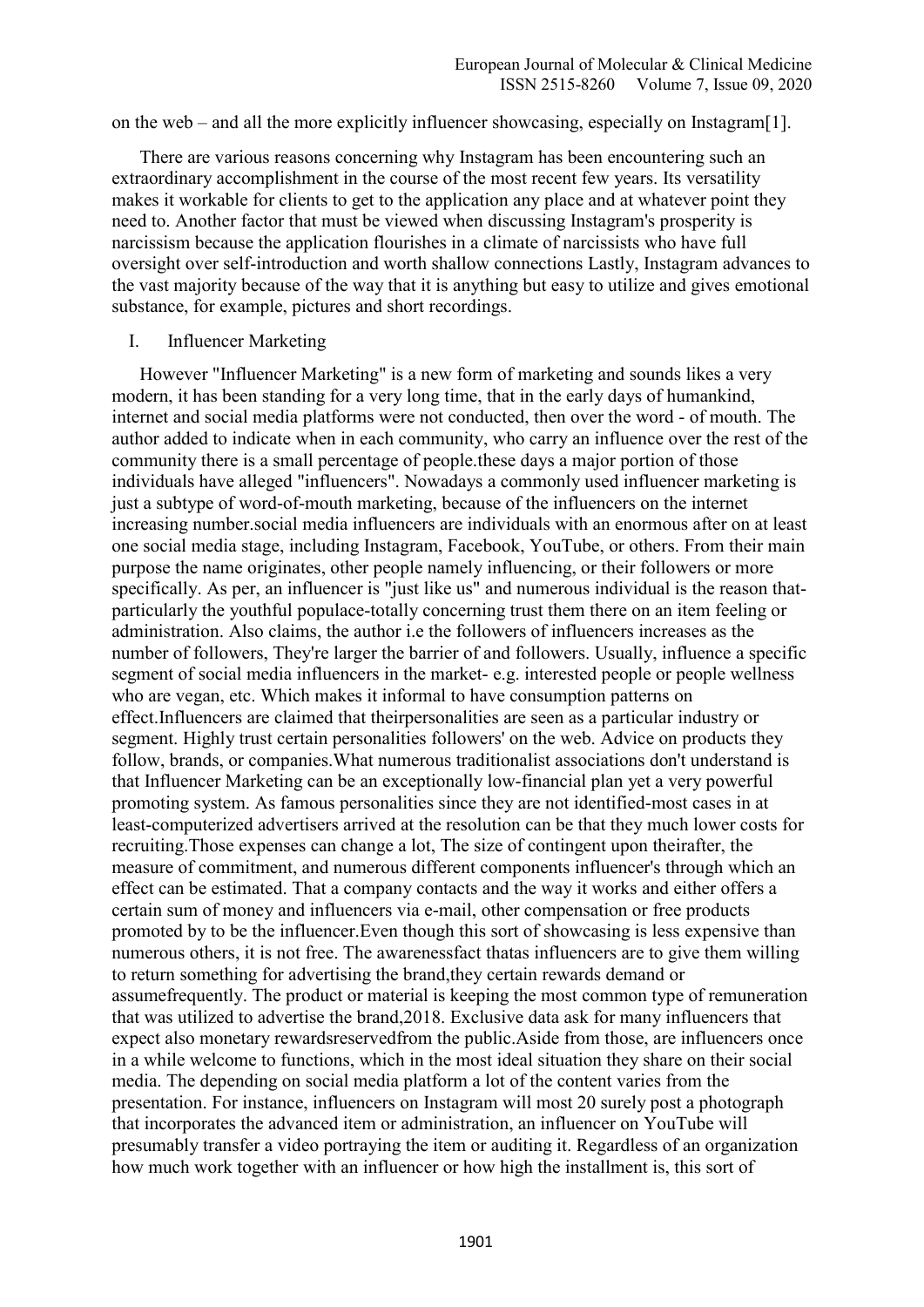advertising won't be fruitful except if the end customer, specifically the adherents, trusts the influencer and their assessment[2].

Regardless of how much an organization works together with an influencer or how high the installment is, this sort of advertising won't be fruitful except if the end customer, specifically the adherents, trust the influencer and their assessment. At first, the influencer's number of customers just consider following and attractiveness, however, what ends up being the main factors, in the end, are dependability and information.



Fig 1: Influencer Marketing

## II. **New Consumer Habits Impacts in Fitness Industry**

Computerized wellness has immediately become the savior of the business as more individuals become used to it. However, by what method will this change how individuals draw in with exercise centers and studios? In the following area, we'll take a gander at seven customer drifts that we can expect soon[3].

## 1.Fitness Tech on Greater Focus

Perhaps that you have tech is not something previously incorporated within your classes, however sure that will using can be more members it in the future. All over lockdown, particular fitness apps have started using and support to wearables in their at-home workouts better. Also, whenever individuals are accustomed to utilizing wearables, within they get the tracking of habit their progress and efforts,also, they like having the option to see it. Your members were inspiring in the future to utilize can help you fitness tech create them accountable.In the (FFP) fitness founders podcast, Alex Hormoziaddressed the originator and gym launch of the proprietor. Through the scene, Alex calls attention that numerous exercises are generally the equivalent, and that will the differentiator your business to give the advantage over every other person is preservation individuals responsible.

*"What are the competitive profits that an entrepreneur has in a nearby or excessively neighborhood commercial center? It's a responsibility, right. It's administration. What we ensure isn't selling zoom exercises. You have so can you satisfy it."* 

HoweverAlex is alluding to exercises online in this model, your applies to its studio exercises also. The time for being, keep it you can straightforward by when images, standard wellness evaluations, and registration calls. In any case, perhaps sometime later, you will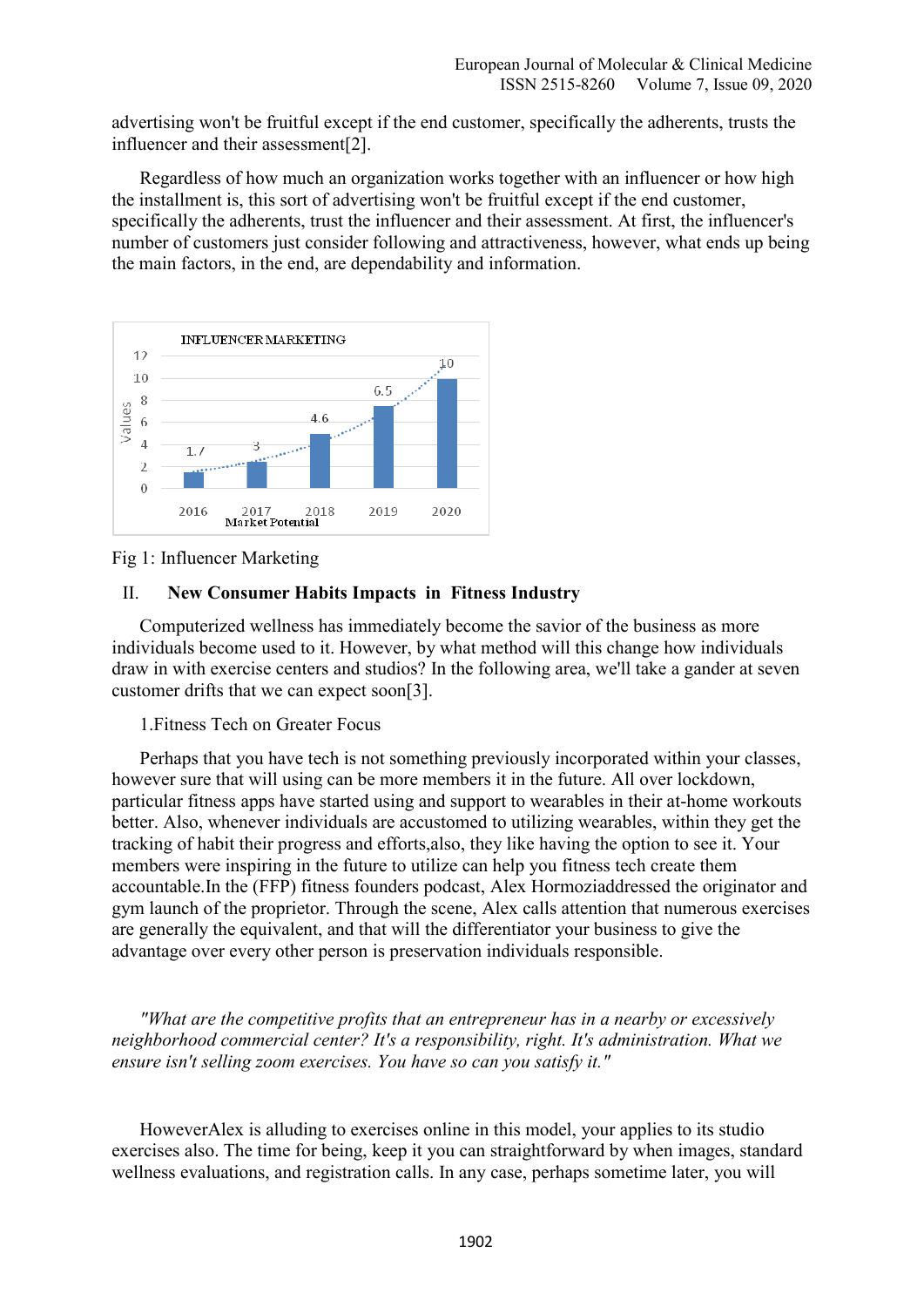need to consolidate tech within your exercise center – the lines of think along the pulse screens utilized in a theory class. Responsibility is differentiator the key, and using your wellness tech can studio assist you with ensuring your individuals are liable for their advancement[4].

2. To Return Hesitant to Normality:

Globe over the, throughout the phases different government of leave methodologies, exercise centers, and could studios before long be to open allowed – they are as long clinging to exacting separating the social rules and cleaning conventions. Whereas your making has been individuals the most of your online exercises, huge numbers of them will have missed being in the studio[5]. Be that as it may, they will do not mean that bounce in and straight back refocusing the second your entryways are open. Truly even as social separating rules and organizations open up are lifted in the coming a long time until there is an antibody for COVID-19, will be individuals cautious. so it very well might be some time already your individuals feel great returning to their full studio schedule. Notwithstanding, you can even now support them, assist them with looking after consistency, and manufacture their certainty. Here are a couple of things you can do to console them:

- a. Keep individuals refreshed: impart routinely when resuming is affirmed and ensure you're accessible for any inquiries that individuals may have.
- b. Be straightforward: at this point, planning methodology for while you return, so convey your individuals. Convey a definite go how your studio through will be working and feature the extra security measure you will be pleasing.
- **c.** Suggestion to uphold: While individuals may feel reluctant visiting about your studio, that your online clarify administrations are as yet organization: you are giving similar classes, worth, and backing you have that given them this entire time.
- 3. For Home Workouts a New Gratitude

All through lockdown, have been online exercises furnishing individuals through the framework, wellness, a network sense of, and socializing. They have been keeping individuals normal. Online exercises are staying put since customers will anticipate a half breed offering later on. While long haul, many will re-visitation of their standard in-studio normal, a rec center that additionally online offers exercises will be much additional open to individuals.

In an ongoing men's health article, Andrew mantlet, the originator of turf games that the noticed ascent of the home rec center will be considerable: "Individuals presently realize they can get a truly incredible exercise inside the bounds homeof their and will draw in through that offer brands adaptable around programming movement, responsibility, and backing on the web."

This is the ideal opportunity to anticipate how you'll offer reliable assistance both face to face and on the web. At the point when it rises, the half and half wellness plan of action will be new, this will be the 'right' method diverse for each studio. There is an IoT to reflect here, yet knowing since your individuals new will have desires implies there is a lot of time to conveyand design.

## **4. Emphasis Even Greater on Value**

Because of the sheer measure of wellness alternatives and they are online now serious evaluating, exercise center individuals will turn out to be more cost cognizant. What's more,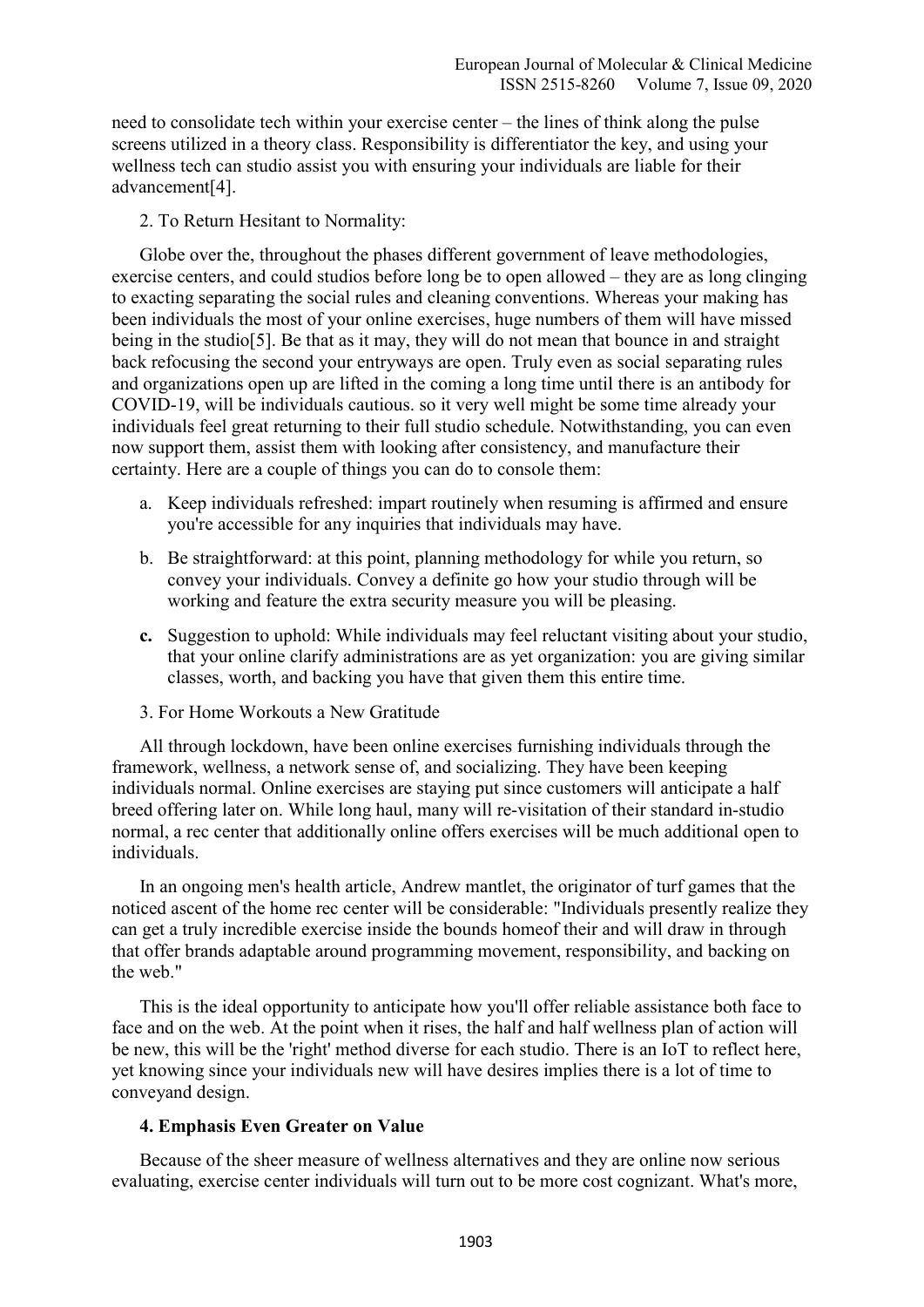as exercise centers and studios get ready to broaden into both on the web and in-studio exercises, later on, will be high opposition. People are happy to pay extra for help that tends to their requirements and offers some incentive past the underlying buy. They won't be searching for the least expensive choice or the most top-notch; The searching they will be for value. It's fundamental to remember this time that all through, many individuals in free online classes will have been participating– regardless of whether studio they, as a rule, join to play in, or free of a large number available recordings out there. Yet, it is free because does not mean getting they have been genuine value. When pitching to the rec center individuals from the future, center around the worth offers studio yours over cost. Exercise or offices afree online access rec center enrollment for a month \$20 implies individuals can work out. Participation studio through your implies registration to keep individuals on target, direction from your specialized topic, network, and results[6]. Your administration is customized. Zero in on offers that require duty from you and your individuals as it so happens, where everybody is ensured to pick up something:

- The same price for bigger packages
- Expanded and extended schedules
- Accountability, check-ins, outcomes (using customer reviews and testimonials, fromcase studies losing people weight/more skilled at home /getting stronger)
- 5. More AwareHealth Benefitsof the Fitness

As indicated by a study a Savanta ComRes education appointed through Sport England, 25% of individuals are the U.K. in the presently consistently taking an interest in online exercises. This measurement surpasses the U.K's. rec center participation level, which as indicated by the latest State of the U.K. Industry Report wellness from LDB, 15.6% at remains. A local report from likewise from core research uncovers high quantities of activity cooperation in Ireland, through 69% of the populace exploitor more sum likewise all through the lockdown. As we have referenced, online exercises have been giving individuals wellness, however structure, a feeling of network, and mingling. Also, online exercises aside, running has additionally been appreciating a blast on account of coronavirus. In these difficult occasions, working out has become a critical wellspring of help for individuals – regardless of whether they've generally delighted in working out, or are altogether new to it. Heading off to a rec center unexpectedly is regularly scary for certain individuals[7]. In any case, online exercises have taken out this normal hindrance to passage: working out is substantially less scary you're doing when it from the solace of your lounge. It is given numerous an entirely different thankfulness for exercise, and they'll be grasping it both now and later on. Furthermore, when your entryways are open once more, an extraordinary your online classes are a method to acquaint innovative individuals with your rec center culture and network such that is less scarywithin than coming to the studio[8].

It is given numerous entirely different gratefulness for exercise, and they will be grasping it both now and later on. Also, when your entryways are open once more, your online classes are an extraordinary method to acquaint new individuals with your rec center culture and network such that is less scary than coming within the studio.

#### 6Social AspectsFor the Greater Appreciation of Fitness

Earlier the epidemic, the wellness business was flourishing, particularly in the boutique area. The part knowledge that joins working out boutique consolidates, socializing, and a sense of network. It is preparation in a little gathering locationthrough everybody's sense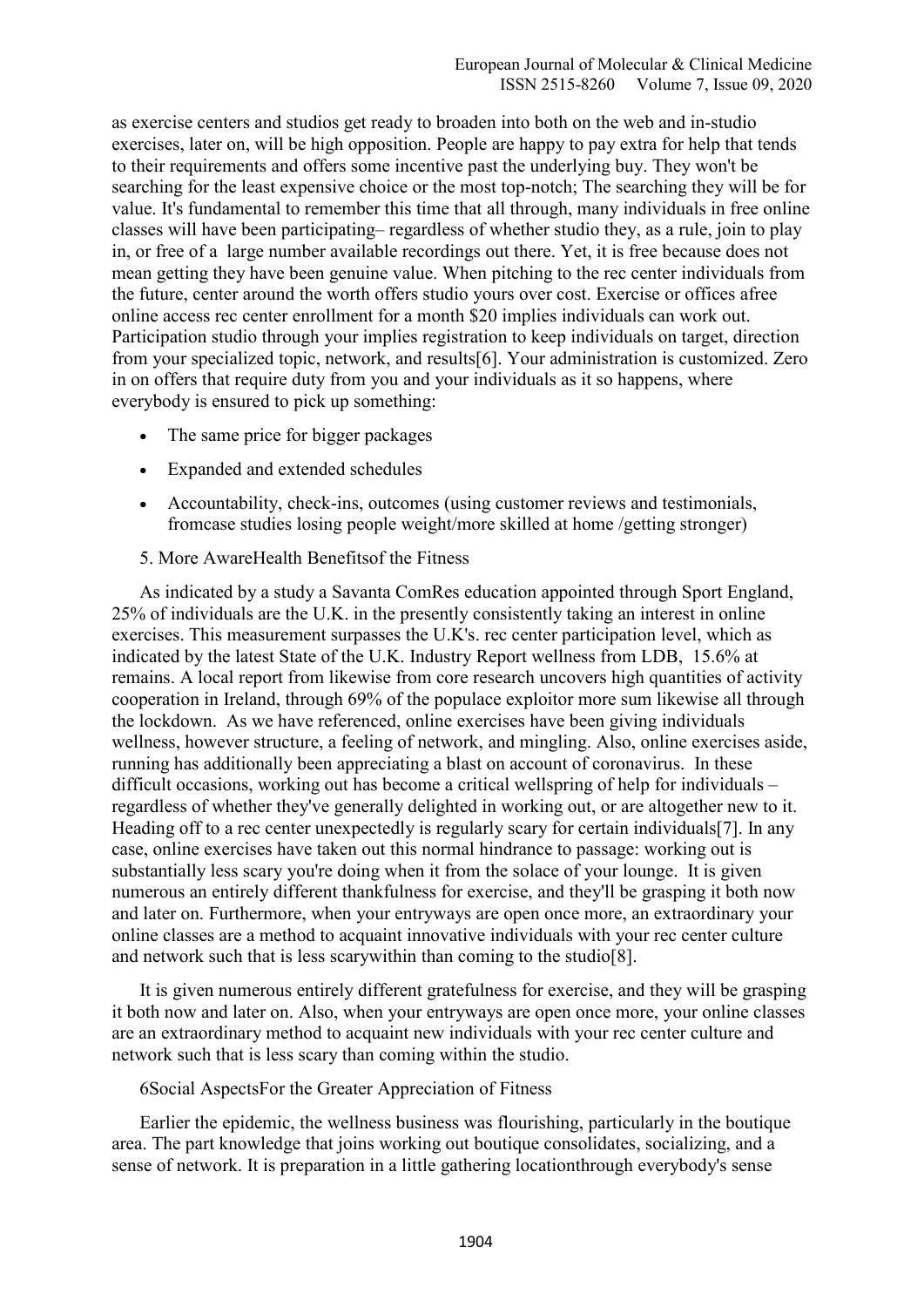achieved and 'in it together' throughout. This feeling of the network is reflected in what we have seen during the change to online wellness, and it is retained numerous rec center individuals faithful to their separate studios as of now. Furthermore, after numerous long stretches of segregation – it's likewise one of the principal perspectives they'll anticipate encountering in genuine life. Until that day comes, center around underscoring your social side thestudio now(virtual), and develop imaginative thoughts that you know how to arrange face to face later on. Classes aside, unite your locale for virtual functions, something light that allows everybody to mingle, similar to a test or 'wellness bingo' evening. In case you are facilitating a test, give individuals the choice to welcome the individuals in their family to join in as well, it is an astounding open door used for everybody to become more acquainted with one another better[9].

## 7. Definition a Broader of Fitness

There has been a huge move as of late to society's perspective on wellbeing and wellness generally. Wellness and health are presently more all-encompassing; for living it's a direction, instead of a few hours per week, you believe you need to focus on. It joins different parts of wellbeing, including nourishment, emotional wellness, and obviously, actual movement. As well-being is focused as a need during this troublesome time, the more extensive meaning of 'wellness' has developed to incorporate generally speaking health, yet also on-request benefits. In an ongoing report on patterns in computerized wellness from lincoln international, it's prominent that shoppers are progressively devouring on-request administrations and membership simulations, like Spotify andNetflix. Wellness organizations presently perceive that an advanced contribution can improve and enhance their studio involvement with the future – not supplant it. Buyers will have certain desires around having the option to effectively and helpfully participate in various parts of wellness. For your wellness business, this implies keeping up a superb web-based contribution for individuals later on [10].

## III. LITERATURE REVIEW

These days, there are over 3.6 billion Internet users in the contemporary computerized period, speaking to almost half of the total populace. Mass promoting isn't as dominating as it used to be with the ascent of the Internet and the advertising methods that accompany it, being that in the present period, an extremely high number of individuals convey and share data employing this medium. It is basic to stay aware of the rising Internet client conduct, to grasp the progressions occurring in Internet utilization, as Internet innovations keep on developing. The progressions of data and correspondence have essentially expanded because of Internet innovations. Thus, how people stay up with the latest news and functions has changed. Systems administration and correspondence are presently encouraged by web-based media through writings, recordings, online journals, pictures and notices on interpersonal interaction locales (SNS, for example, Facebook, LinkedIn or microblogs like Twitter As expressed by, because of this new computerized time, the clients have a superior occasion to communicate their conclusions and offer their perspectives, moment contemplations and encounters with their companions through web-based media. Before settling on buy choices, clients additionally utilize this innovation to gather data about organizations and their items. Moreover, they feel more good communicating, since the namelessness and security gave by web-based media permits individuals to feel more certain about passing on their actual emotions about the brands they cooperate with: "Web-based media allowed individuals the chance to speak to, record and investigate social practices just as has empowered clients to set up and partake in computerized networks, just as it has disruptively affected how people burn-through Internet.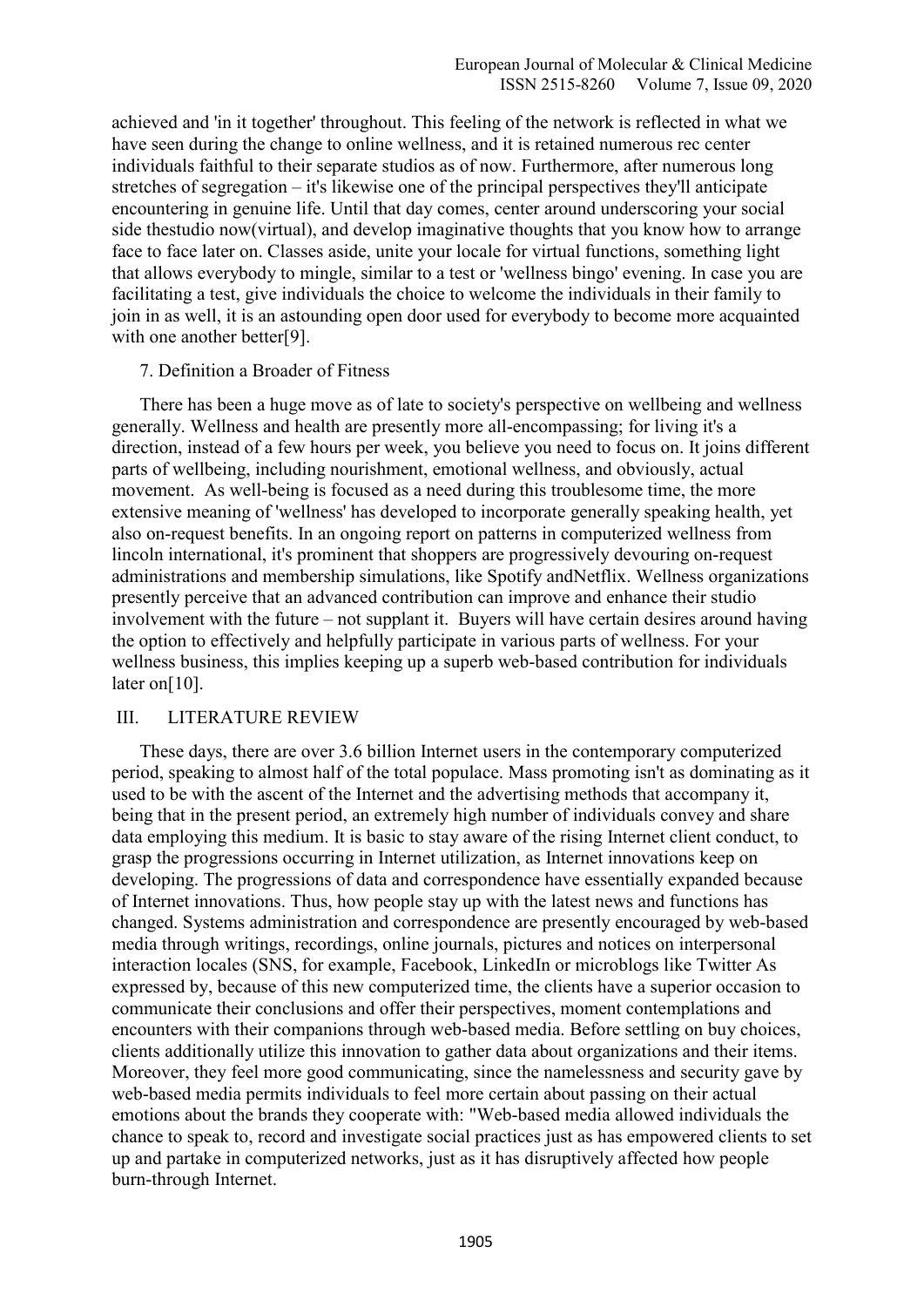# IV. How Did "Influencing" Become a Real Career?



Fig 2: Social Influencer

The idea of an Influencer is just conceivable on account of how web-based media has changed how we see and cycle advanced substance.

- a. **Access**Stages like Instagram and YouTube have associated individuals around the globe. This has allowed new levels of availability that were never conceivable. This new degree of availability has made a worldwide network that trades thoughts and data. Much the same as how superstars sparkle public interest, wellness influencers can do something very similar by anticipating their regular day to day existences and schedules.
- **b. Relatability**Where Influencers have a reasonable edge on conventional competitors or different big names is the way they can to identify with their crowd on a very close to home level. Influencers at their center are ordinary individuals without a genuine stand apart ability that makes them "outstanding." Thusly, crowds can build up a more profound association with an influencer because their way of life is more close enough. Truth be told, 70% of YouTube endorsers relate to YouTube Creators better than with TV or celebrities. This has made ready for influencers to grow more close connections with their fans than superstars. Likewise, any guidance or proposals given from Influencers is bound to be seen emphatically. This idea has prompted the change to Influence based promoting[11].
- c. **Fitness Influencer/Follower Relationship**This very close connection among Influencers and supporters is additionally proven by patterns and figures across YouTube. For instance, the best 25 YouTubers create multiple occasions a greater number of perspectives than when "customary" big names or competitors post on YouTube. To get effective, online media big names need to discover approaches to show their substance to watchers who will like their substance. To accomplish this, using information from web-based media observing apparatuses can enable influencers to decide what sort of substance resounds best with their watchers, similar to Unamo's Social Media following measurements that can let Influencers see the ideal occasions to post. Influencers have set up vocations as trustworthy hotspots for various ventures (way of life, magnificence, voyaging, and so on) Be that as it may, Fitness Influencers have gotten the absolute generally incredible across web-based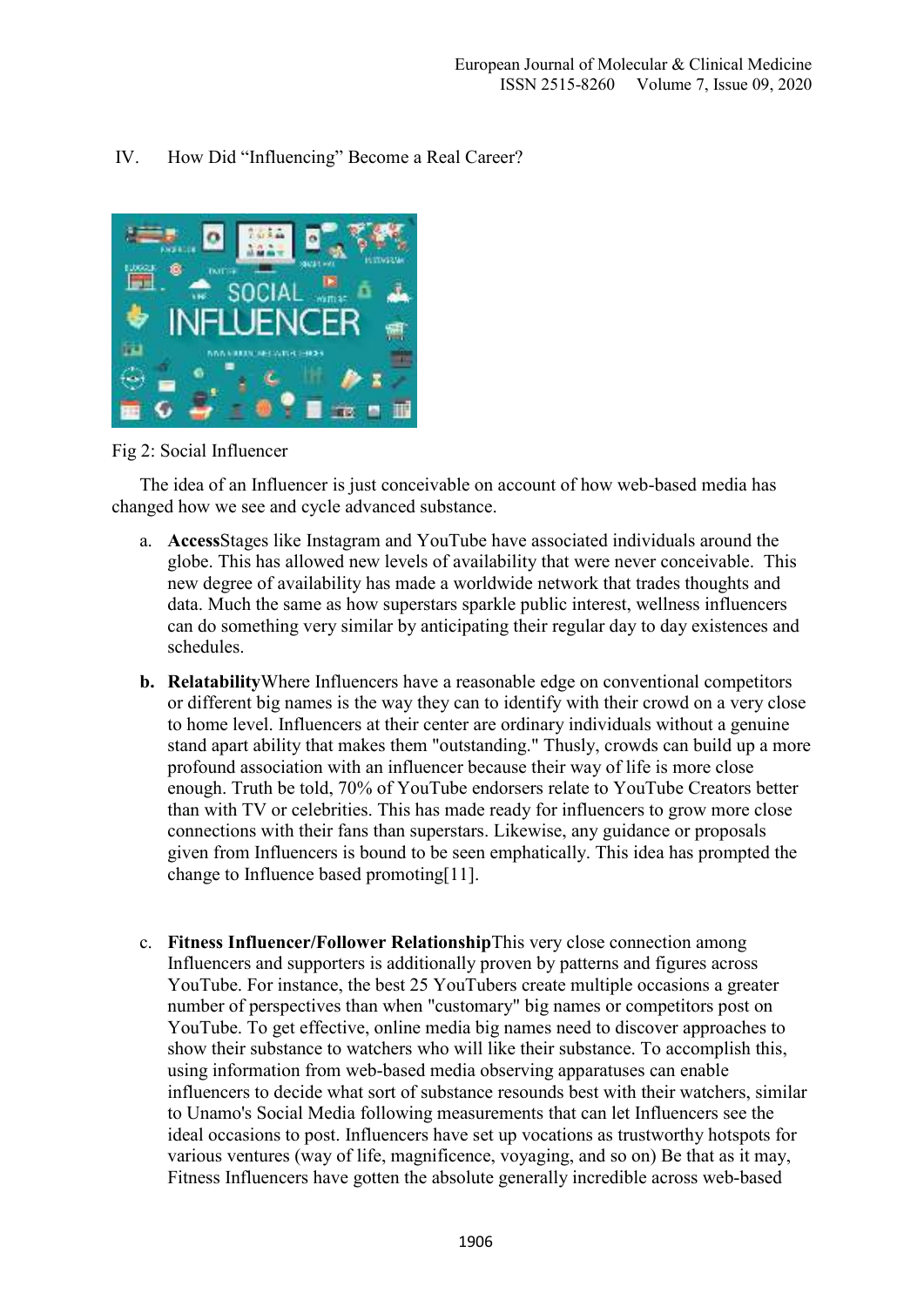media[12].

# **V. RESULTS**

# **Influencer Marketing Important Statistics for 2020**

Gaining more traction is influencer marketing and than ever before investment. Increase to marketers plan tothe majority ofthis yeartheir marketing budgets, and the most widely-used Instagram channel is rapidly pleasant trade.[13]

Influencer marketing of 65% &increases in 2020 budgets. Nearly marketers of two-thirds will be spending their increase this year on influencer marketing. In 2018only 39%, of marketers, grow to planned their budgetinfluencer marketing, brand investmentsuggesting that will increase indramatically influencer marketing this year.



Fig 3: Influencer marketing shows the result 65 for Increase,33 for Stay the same, and 2% Decrease.

1. Influencer budget is The most common \$1,000 – \$10,000/year, monitored through \$100,000 – \$500,000/year.It will be of 19% the spend of marketers \$1,000 – \$10,000 per 2020on year influencer marketing, Spendingbetween 18% are \$100,000 – \$500,000 per year. 7% of companies plan to over an invest million dollars in 2020 influencer marketing. That the Influencer marketingsuggests is leveraged through a company of range, smaller organizations from to much higher brands[14].



Fig 4:Annual budget for influencer marketing in 2019

**2. Spend over half their 17% of companieson influencersmarketing budget:-** 17%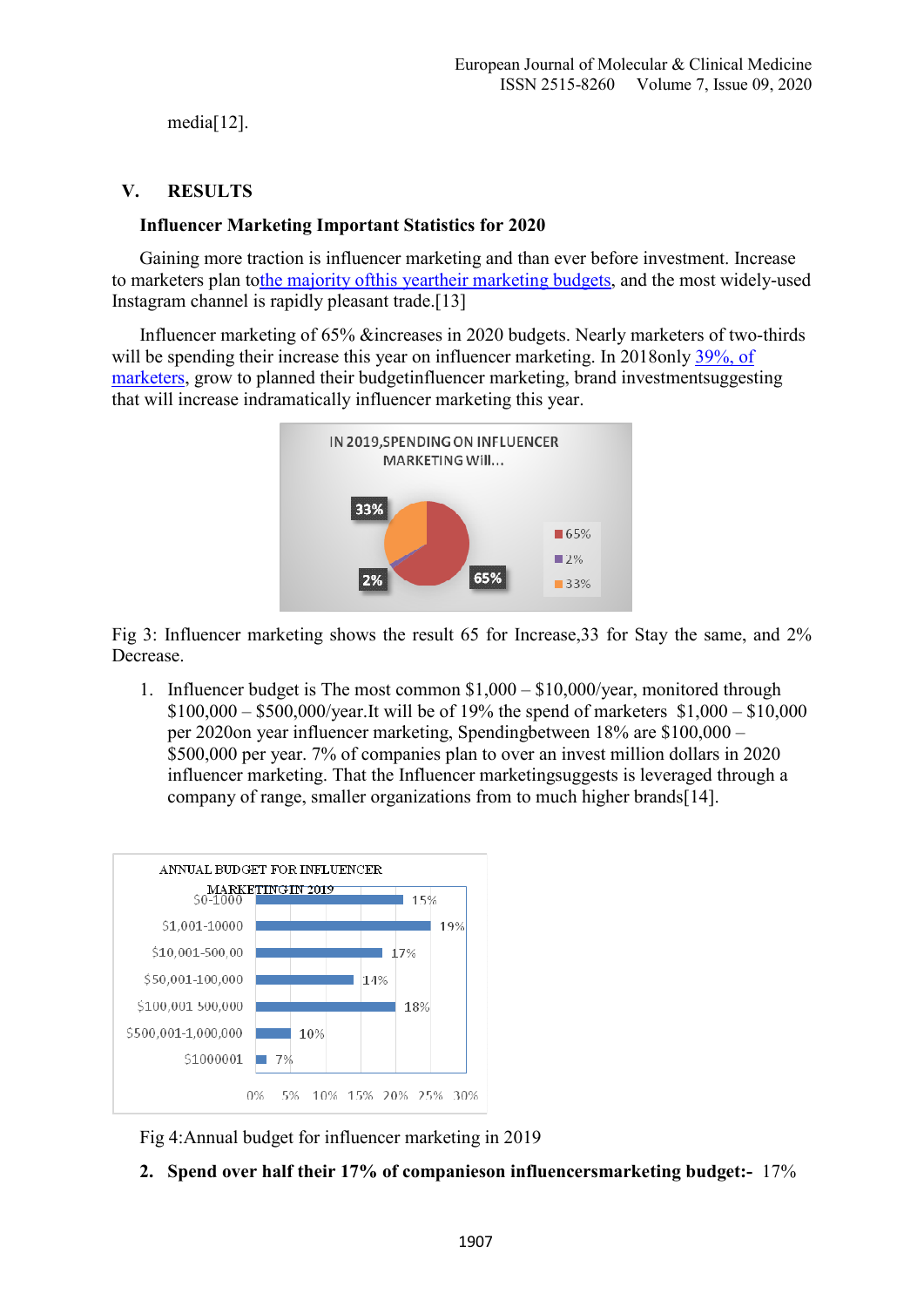of marketers a small irrelevant but not the calculation of them- spend over half of their plan to marketing budget entire this year on influencer marketing.

**3. The most important and impactful channel for Instagram ranks 1. :-** In 2020moving toward, Instagram has developed a social media powerhouse. Through1 billion more clients and a quickly developing of influencers organization producing a huge number of supported posts every year, It has become Instagram the most significant influencer showcasing network. However more settled Facebook and youtube channels stay well known, the simplicity of photograph involvement on Instagram generated a colossal assortment of influencers through an immediate line to various specialty crowds. This simplicity of substance making likewise introduced the ascent of miniature (influencers through little followings between 10,000-50,000), whose lower sticker them more price made open to the normal product [15].



Fig 5: Social media channels for influencer marketing

# 5. **INSTAGRAM STORIES STATISTICS THAT SHOW ITS IMPRESSIVE GROWTH**

# INSTAGRAM STORIES HAS MORE THAN 400 MILLION PEOPLE USING IT EVERY DAY

Start of 2018 within the Sheryl Sandberg of Faceboo Inc. announced that the quantityof every day dynamic clients on Instagram Stories had arrived at 400 million. Beforehand, 300 million Instagram was at the every day dynamic client mark in November 2017. For setting, Instagram Stories immediately amassed 250 million every day dynamic clients inside the time of its dispatch. About 60% of Instagram's then 400+ million day by day dynamic clients were getting to Instagram Stories. Dispatched on August 2, 2016, Instagram Stories turned out 20 new highlights inside Instagram Stories in the base year, including stickers and Boomerang. From that point forward, it's gotten a staple in the realm of photograph and video-sharing and social media.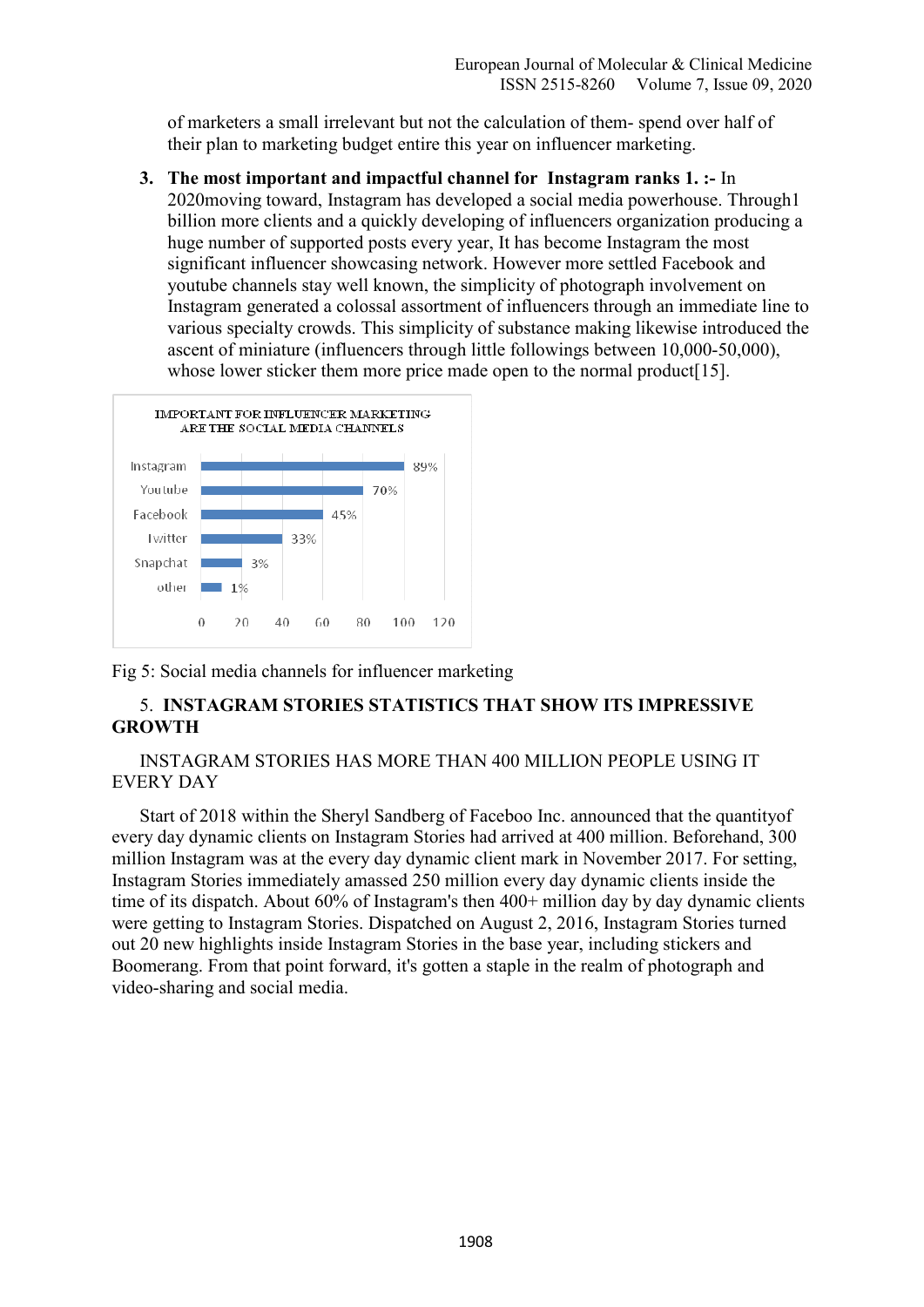

Fig:6 Instagram user growth

## VI. CONCLUSION

This paper writing provided clarifying the different systems for social media advertising, transcendently focusing on influencer promoting. The fundamental center was the trust adherents have in wellness-related influencers on Instagram, intending to respond to the accompanying examination question: "What are the elements that influence the reliability of wellness the most influencersas seen through Instagram clients." Whole, the outcomes showed the incredible significance of kindness trust on the wellness-correlatedInstagram oninfluencers. They indicated thatinformation uprightness additionally assumes a significant job with regards to trust in influencer advertising. Fitness ended up being valued, however, relatively few adherents feel as though that is the thing that they are accepting. This could be because of the way that still doesn't identify with trust, especially in this unique situation. Our examination found that the planned and acknowledged brand affiliations are not generally the equivalent. The proposed brand affiliations made by the influencers are not generally acknowledged by the customers, and the acknowledged brand relationship by the buyers are not generally planned by the influencers. Nonetheless, all expected brand affiliations are signs to the shoppers, that might be figured out. It should likewise be noticed that some planned positive brand affiliations may likewise be acknowledged as a negative relationship by the shoppers. This could happen when an influencer attempts to flag an affiliation that isn't authentic or honest. On the off chance that the purchasers don't accept the proposed brand affiliation, the acknowledged affiliation may rather get negative. A genuine case of this is an influencer attempting to flag common quality yet buyers see the sign as not honest, which prompts the acknowledged affiliations identified with faking the substance.

## **REFERENCES**

1. Belagatti, P. (2017). The Importance and Impact of Influencer Marketing in 2017. Retrieved

from Influencive: https://www.influencive.com/the-importance-and-impact-of-influencer-

## marketing

2. Forbes, K. (2016). Examining the Beauty Industry's Use of Social Influencers. Retrieved

from

https://www.elon.edu/u/academics/communications/journal/wpcontent/uploads/sites/153/2017/06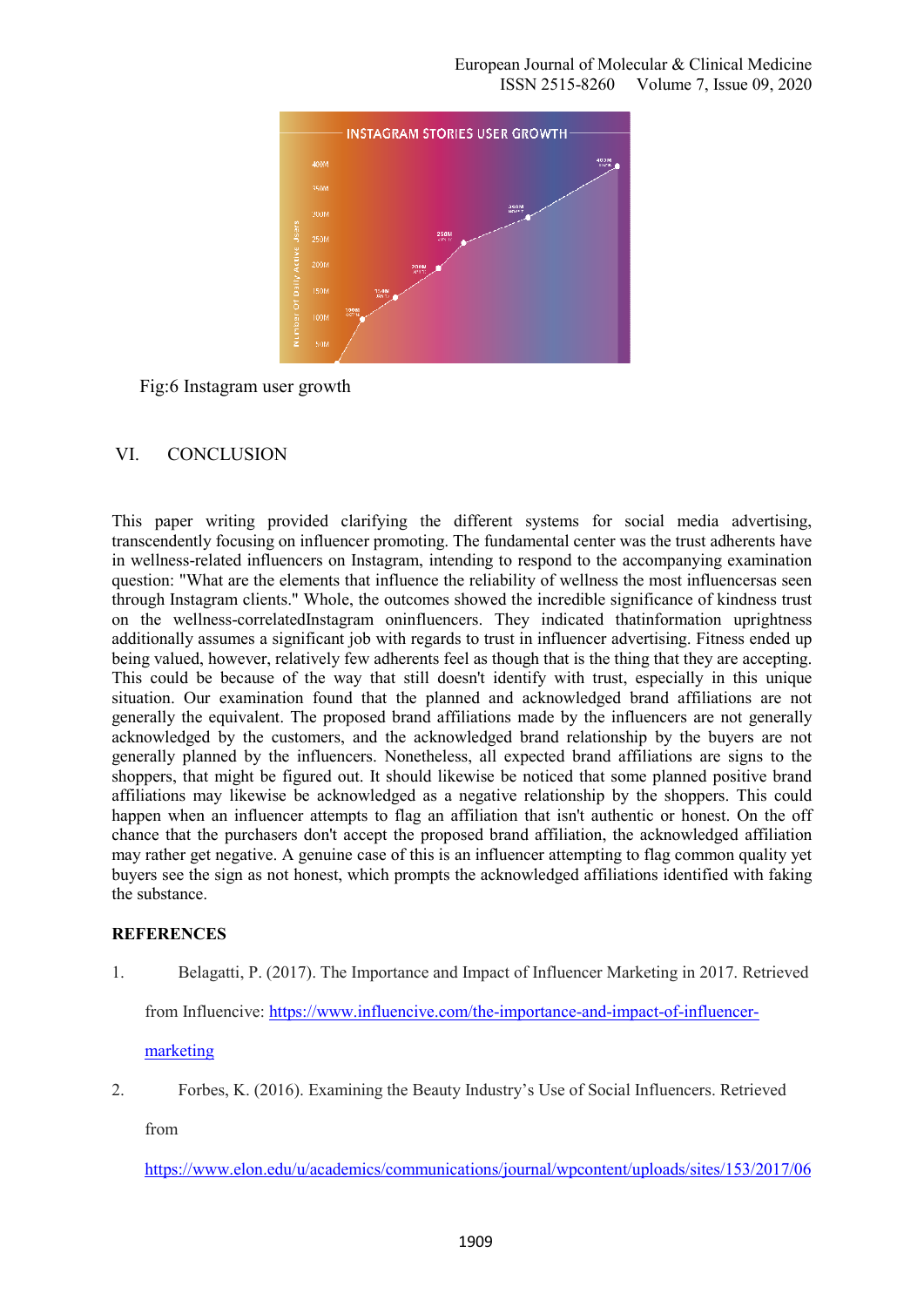#### /08\_Kristen\_Forbes.pdf

- 3. IAB. Estudio Anual de Redes Sociales. Madrid. 2019. Available online: https://iabspain.es/download/24717/ (accessed on 22 November 2019).
- 4. Marinucci, J. Five Social Media Trends that Will Impact Digital Advertising. 2018. Available online: https://www.forbes.com/sites/forbesagencycouncil/2018/09/14/five-socialmedia-trends-that-willimpact-digital-advertising/#23fb222e2f05 (accessed on 22 November 2019).
- 5. Chwialkowska, A. How sustainability influencers drive green lifestyle adoption on social media: The process of green lifestyle adoption is explained through the lenses of the minority influence model and social learning theory. Manag. Sustain. Dev. 2019, 11, 33–42
- 6. Gallagher, K. The Influencer Marketing Report: Research, strategy & platforms for leveraging social media influencers. Bus. An insider in 2018. Available online: https://www.businessinsider.com/the-influencer-marketingreport-2018-1 (accessed on 15 January 2020).
- 7. Conick, H. How to Win Friends and Influence Millions: The Rules of Influencer Marketing. Mark. News 2018, 52, 36–45.
- 8. Morgan, R.M.; Hunt, S.D. The commitment-trust theory of relationship marketing. J. Mark. 1994, 58, 20–38
- 9. Sokolova, K.; Kefi, H. Instagram and YouTube bloggers promote it, why should I buy? How credibility and parasocial interaction influence purchase intentions. J. Retail. Consum. Serv. 2020, 53, 1–9.
- 10. Boerman, S.C. The effects of the standardized Instagram disclosure for micro-and mesoinfluencers. Comput. Hum. Behav. 2020, 103, 199–207
- 11. Calderon, E.; Sanz, I.P.; Huerta-Zavala, P. Economic Sustainability in Franchising: A Model to Predict Franchisor Success or Failure. Sustainability 2017, 9, 1419.
- 12. Middlebrooks, A.; Miltenberger, L.; Tweedy, J.; Newman, G.; Follman, J. Developing a sustainability ethic in leaders. J. Leadersh. Stud. 2009, 3, 31–43.
- 13. Ulrich, D.; Smallwood, N. Leadership Sustainability. Lead. Lead. 2013, 2013, 32–38.